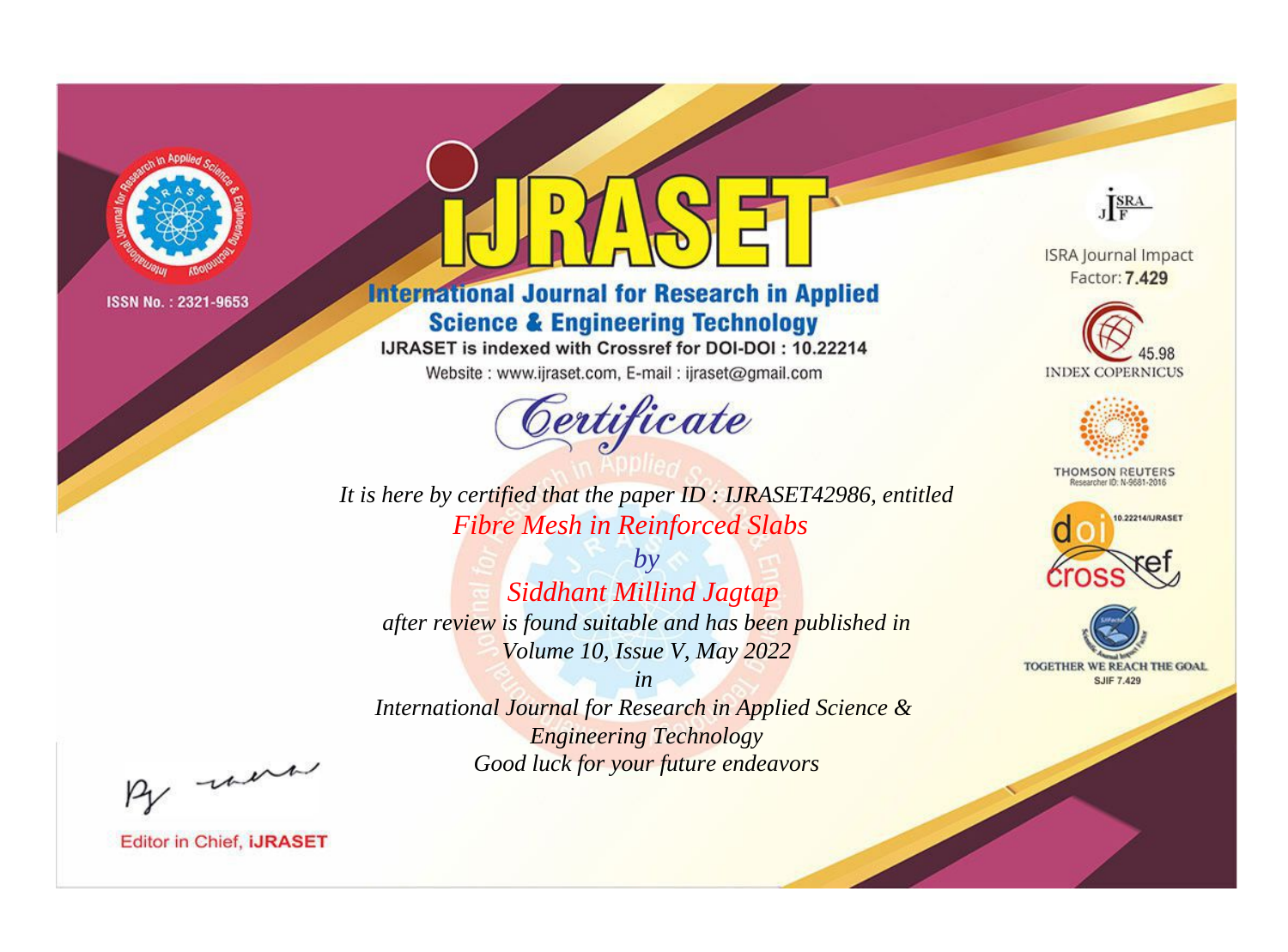

# **International Journal for Research in Applied Science & Engineering Technology**

IJRASET is indexed with Crossref for DOI-DOI: 10.22214

Website: www.ijraset.com, E-mail: ijraset@gmail.com



JERA

**ISRA Journal Impact** Factor: 7.429





**THOMSON REUTERS** 



TOGETHER WE REACH THE GOAL **SJIF 7.429** 

*It is here by certified that the paper ID : IJRASET42986, entitled Fibre Mesh in Reinforced Slabs*

*by Shailesh Kalidas Rathod after review is found suitable and has been published in Volume 10, Issue V, May 2022*

*in* 

*International Journal for Research in Applied Science & Engineering Technology Good luck for your future endeavors*

By morn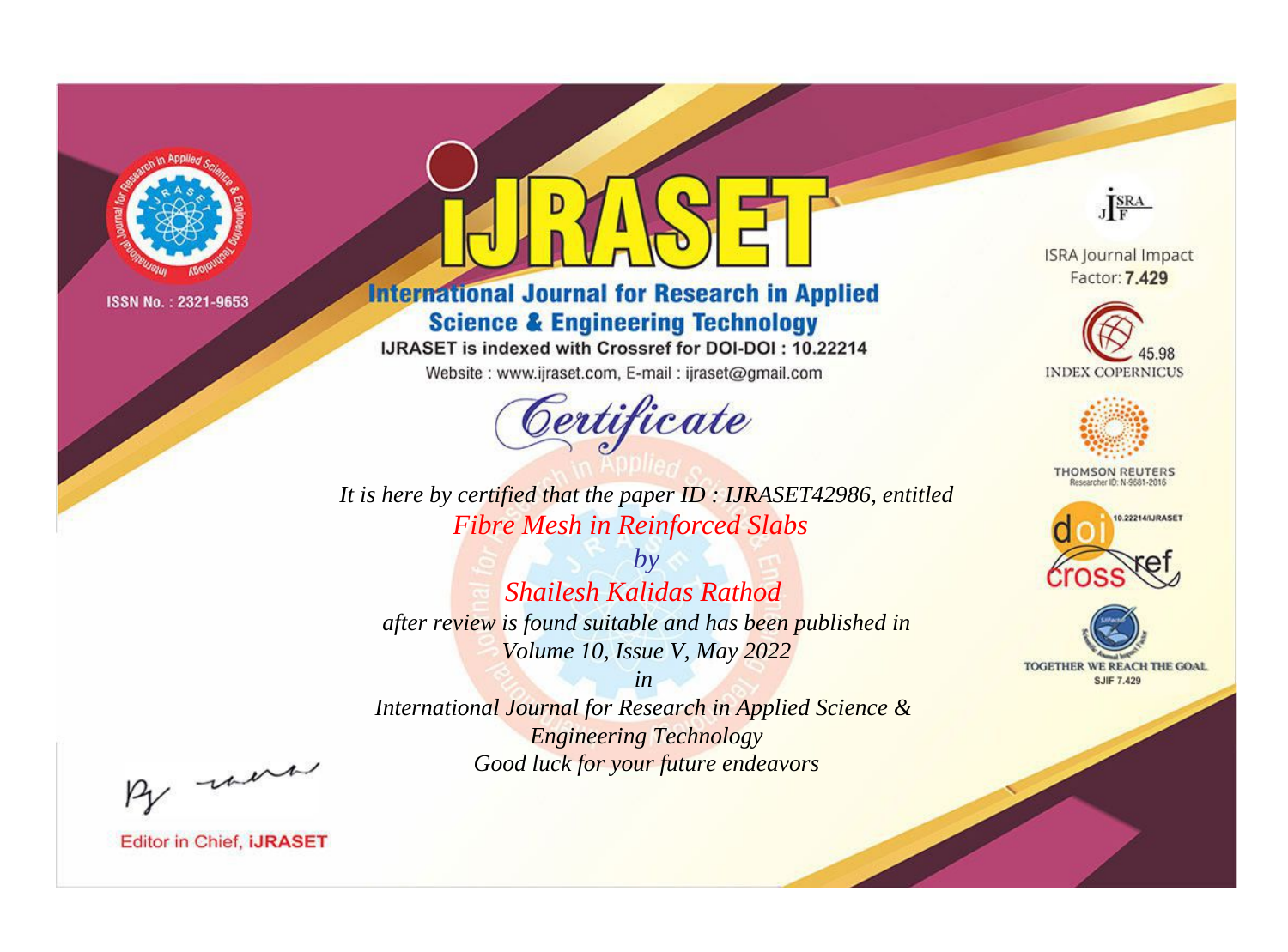

# **International Journal for Research in Applied Science & Engineering Technology**

IJRASET is indexed with Crossref for DOI-DOI: 10.22214

Website: www.ijraset.com, E-mail: ijraset@gmail.com



JERA

**ISRA Journal Impact** Factor: 7.429





**THOMSON REUTERS** 



TOGETHER WE REACH THE GOAL **SJIF 7.429** 

*It is here by certified that the paper ID : IJRASET42986, entitled Fibre Mesh in Reinforced Slabs*

*by Rohit Umesh Jadhav after review is found suitable and has been published in Volume 10, Issue V, May 2022*

*in* 

*International Journal for Research in Applied Science & Engineering Technology Good luck for your future endeavors*

By morn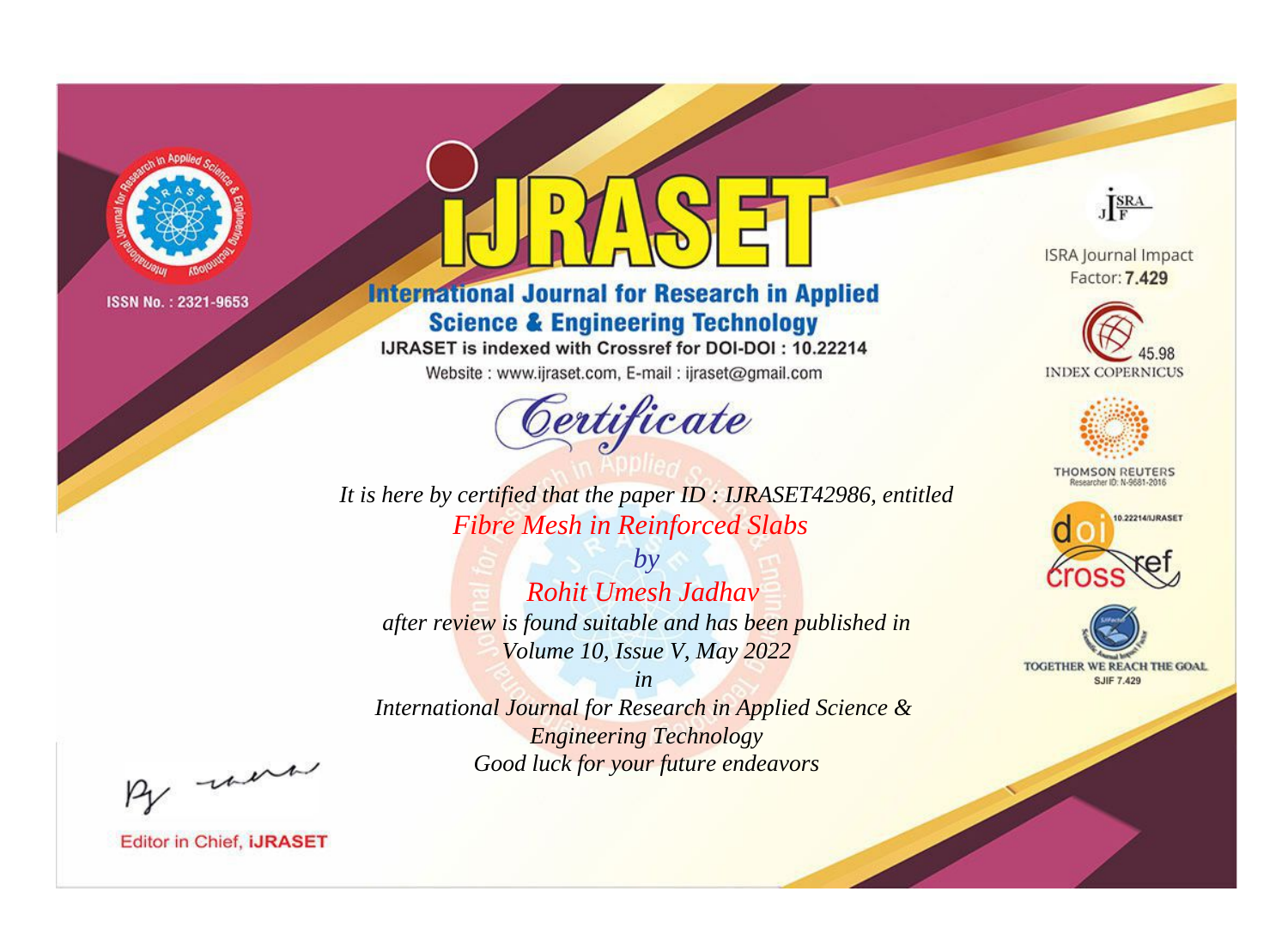

# **International Journal for Research in Applied Science & Engineering Technology**

IJRASET is indexed with Crossref for DOI-DOI: 10.22214

Website: www.ijraset.com, E-mail: ijraset@gmail.com



JERA

**ISRA Journal Impact** Factor: 7.429





**THOMSON REUTERS** 



TOGETHER WE REACH THE GOAL **SJIF 7.429** 

*It is here by certified that the paper ID : IJRASET42986, entitled Fibre Mesh in Reinforced Slabs*

*by Prathamesh Nitin Patil after review is found suitable and has been published in Volume 10, Issue V, May 2022*

*in* 

*International Journal for Research in Applied Science & Engineering Technology Good luck for your future endeavors*

By morn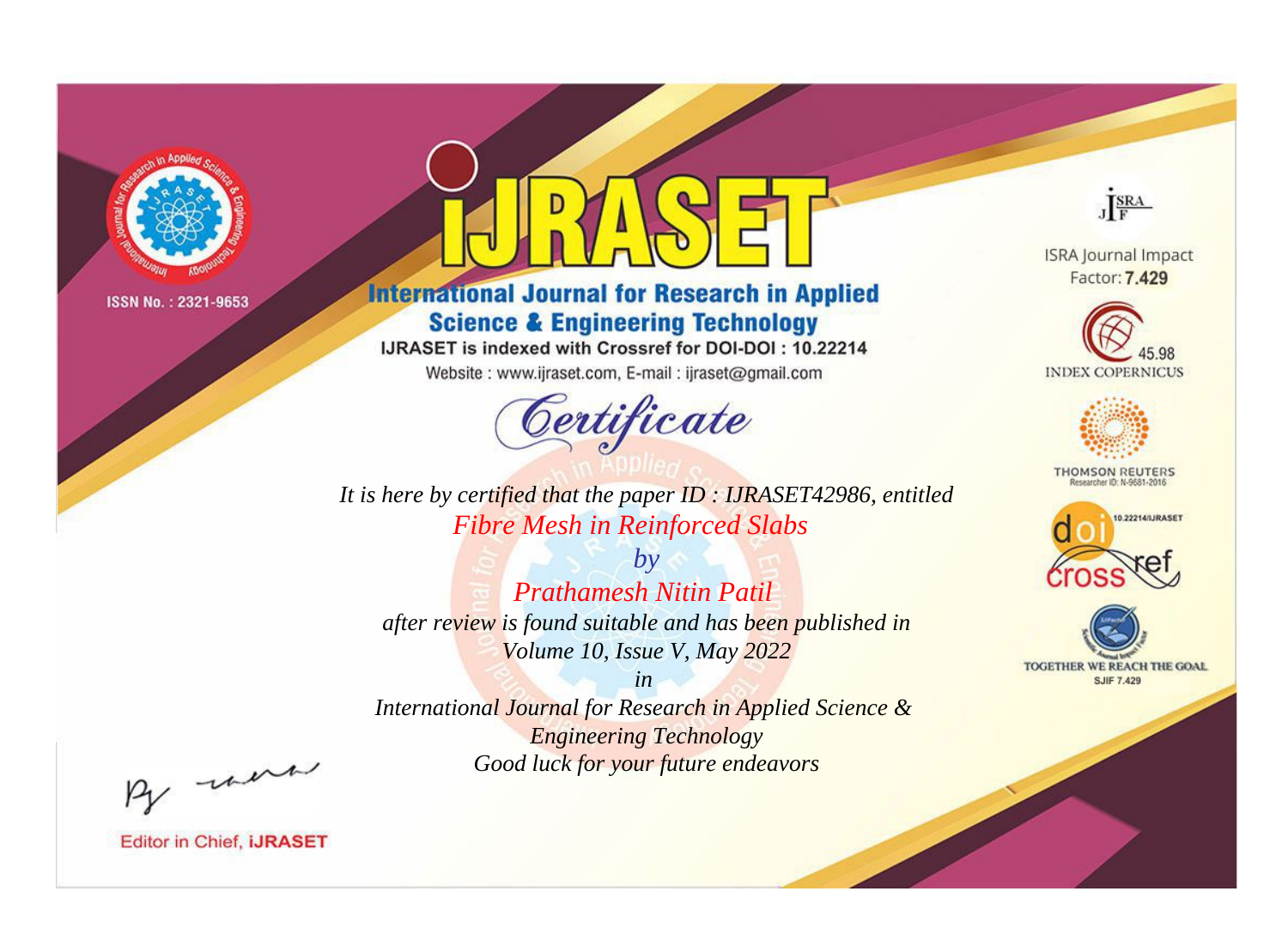

# **International Journal for Research in Applied Science & Engineering Technology**

IJRASET is indexed with Crossref for DOI-DOI: 10.22214

Website: www.ijraset.com, E-mail: ijraset@gmail.com



JERA

**ISRA Journal Impact** Factor: 7.429





**THOMSON REUTERS** 



TOGETHER WE REACH THE GOAL **SJIF 7.429** 

*It is here by certified that the paper ID : IJRASET42986, entitled Fibre Mesh in Reinforced Slabs*

*by Atharva Shashikant Patil after review is found suitable and has been published in Volume 10, Issue V, May 2022*

*in* 

*International Journal for Research in Applied Science & Engineering Technology Good luck for your future endeavors*

By morn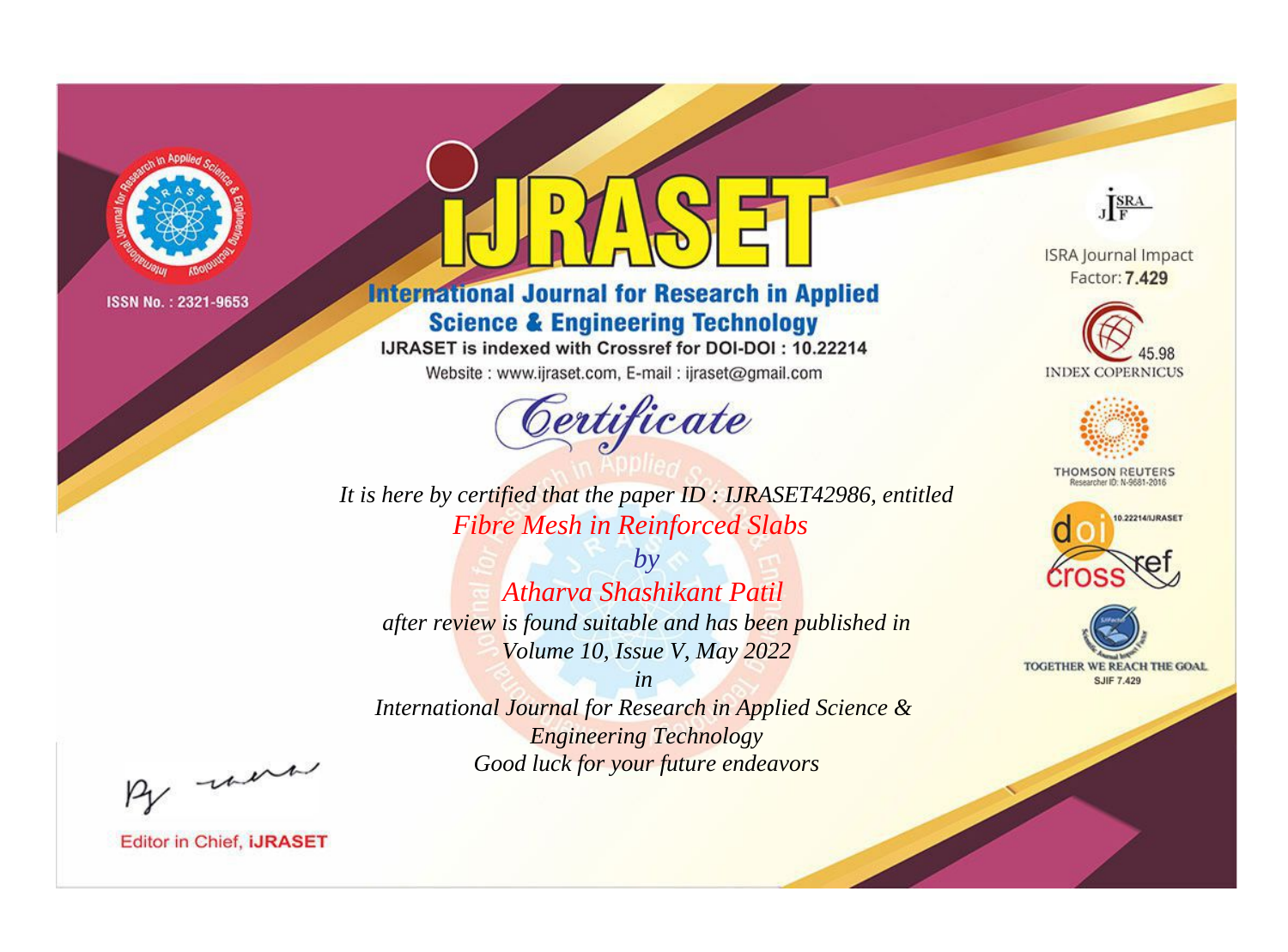

# **International Journal for Research in Applied Science & Engineering Technology**

IJRASET is indexed with Crossref for DOI-DOI: 10.22214

Website: www.ijraset.com, E-mail: ijraset@gmail.com



JERA

**ISRA Journal Impact** Factor: 7.429





**THOMSON REUTERS** 



TOGETHER WE REACH THE GOAL **SJIF 7.429** 

*It is here by certified that the paper ID : IJRASET42986, entitled Fibre Mesh in Reinforced Slabs*

*by Ashwini M Kadam after review is found suitable and has been published in Volume 10, Issue V, May 2022*

*in* 

*International Journal for Research in Applied Science & Engineering Technology Good luck for your future endeavors*

By morn